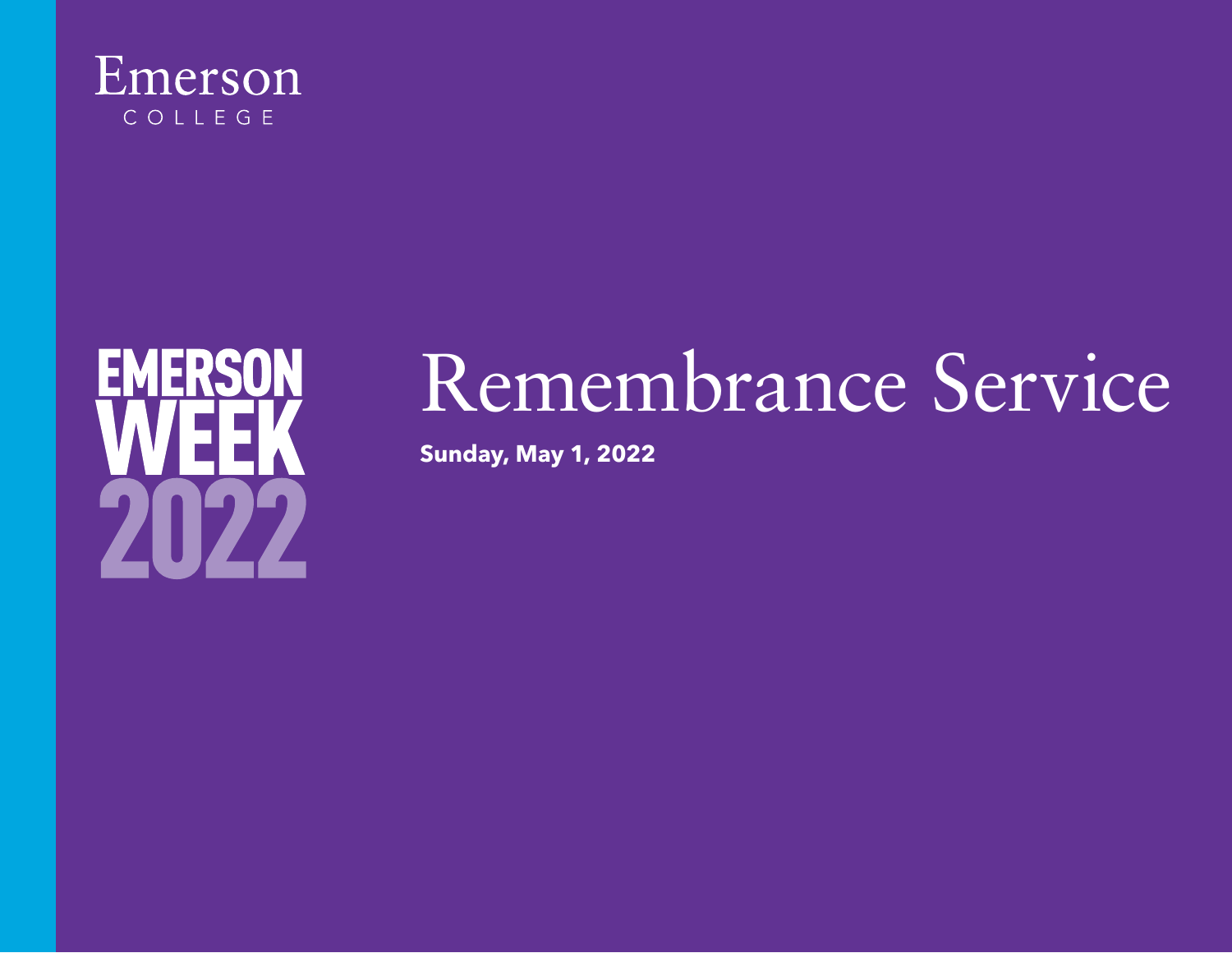## Welcoming Words and Opening Silence

#### Musical Meditation

"Come As You Are" Performed by the Skintones

### Sharing Stories and Reflections on Those We Have Lost

### Closing Words and Blessing

*Today's Remembrance Service is led by Rev. Julie Avis Rogers, director of religious and spiritual life and campus chaplain at Emerson College.*

#### "We Remember Them"

At the rising of the sun and at its going down We remember them. At the blowing of the wind and in the chill of winter We remember them. At the opening of the buds and in the rebirth of spring We remember them. At the blueness of the skies and in the warmth of summer We remember them. At the rustling of the leaves and in the beauty of autumn We remember them. At the beginning of the year and when it ends We remember them. As long as we live, they too will live, for they are now a part of us as we remember them. When we are weary and in need of strength We remember them. When we are lost and sick at heart We remember them. When we have joy we crave to share We remember them. When we have decisions that are difficult to make We remember them. When we have achievements that are based on theirs We remember them. As long as we live, they too will live, for they are now a part of us as we remember them.

—Sylvan Kamens and Rabbi Jack Riemer